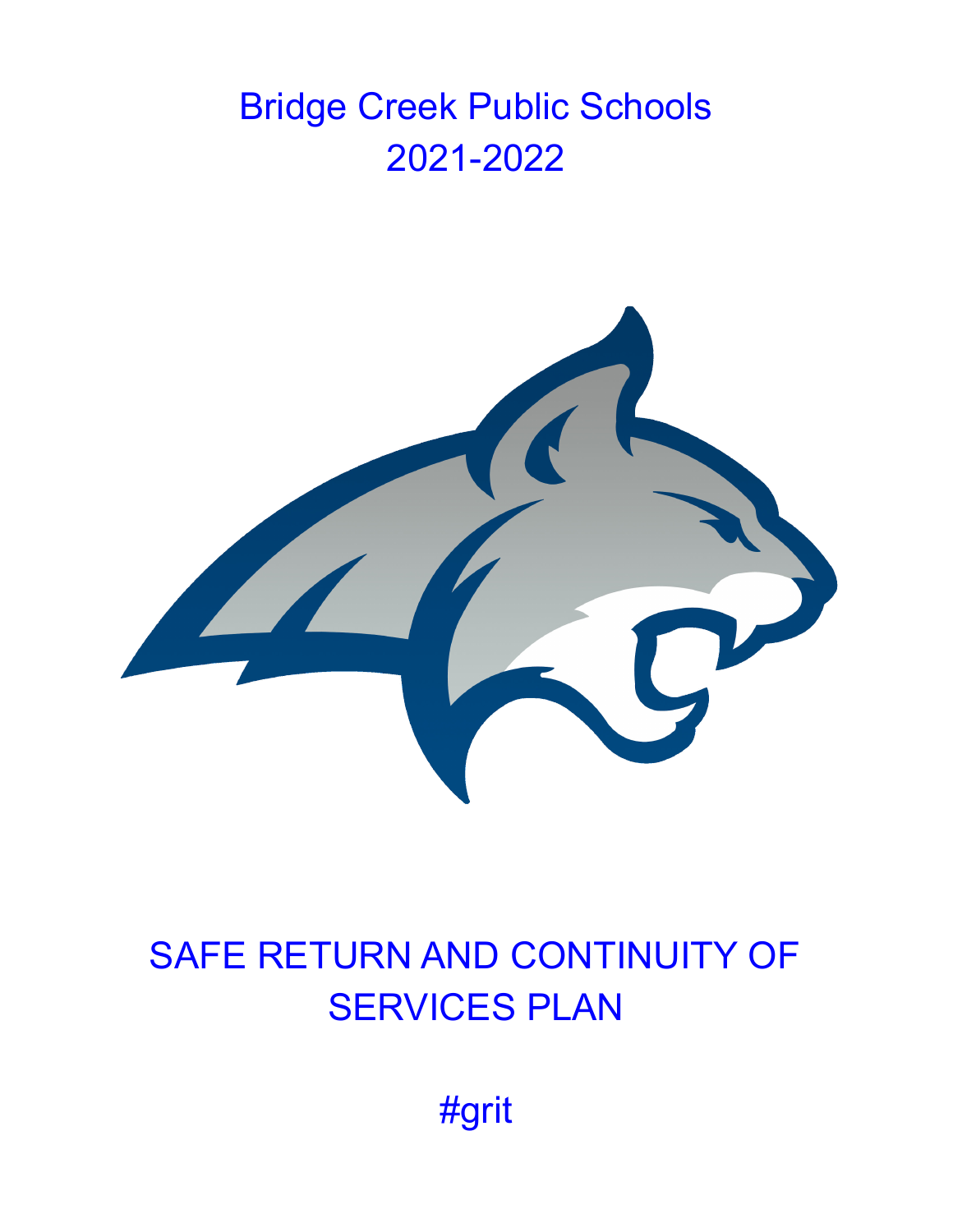The 2019 - 2020 School year started off as any other school year, but ended as no other year. Our world, country, and state is now facing a global pandemic that is impacting every facet of our lives. We experienced this first hand at the end of the 19-20 school year having to abruptly transition to distance learning for all.

Distance Learning is not a new concept, however it was very new on this scale for every student, teacher, and parent involved in a traditional school. My how our world has been forced into an indefinite change.

The 2020-21 School year started off by delaying the beginning of school in order for staff and schools to plan for the inevitable quarantines and infections that we would face and how to keep the continuity of learning for those students and families who chose distance learning as well as in person. Our custodial staff also worked very hard to prepare and keep our buildings as clean and sanitary as possible in order to keep the virus infections as low as possible. We saw months that we had to shut buildings down due to the numbers and months that we felt we had finally reached a new normal.

Our Goal at Bridge Creek Public Schools is to continue to offer in person learning with safety protocols to help mitigate COVID as well as an interlocal virtual school with surrounding districts for families concerned with safety. There will be challenges in returning to normal; however, if we work together we can create a **positive learning environment,** based on **collaboration** and **mastery**, which will allow us to **intervene** and meet the needs of all our Bobcats! #grit!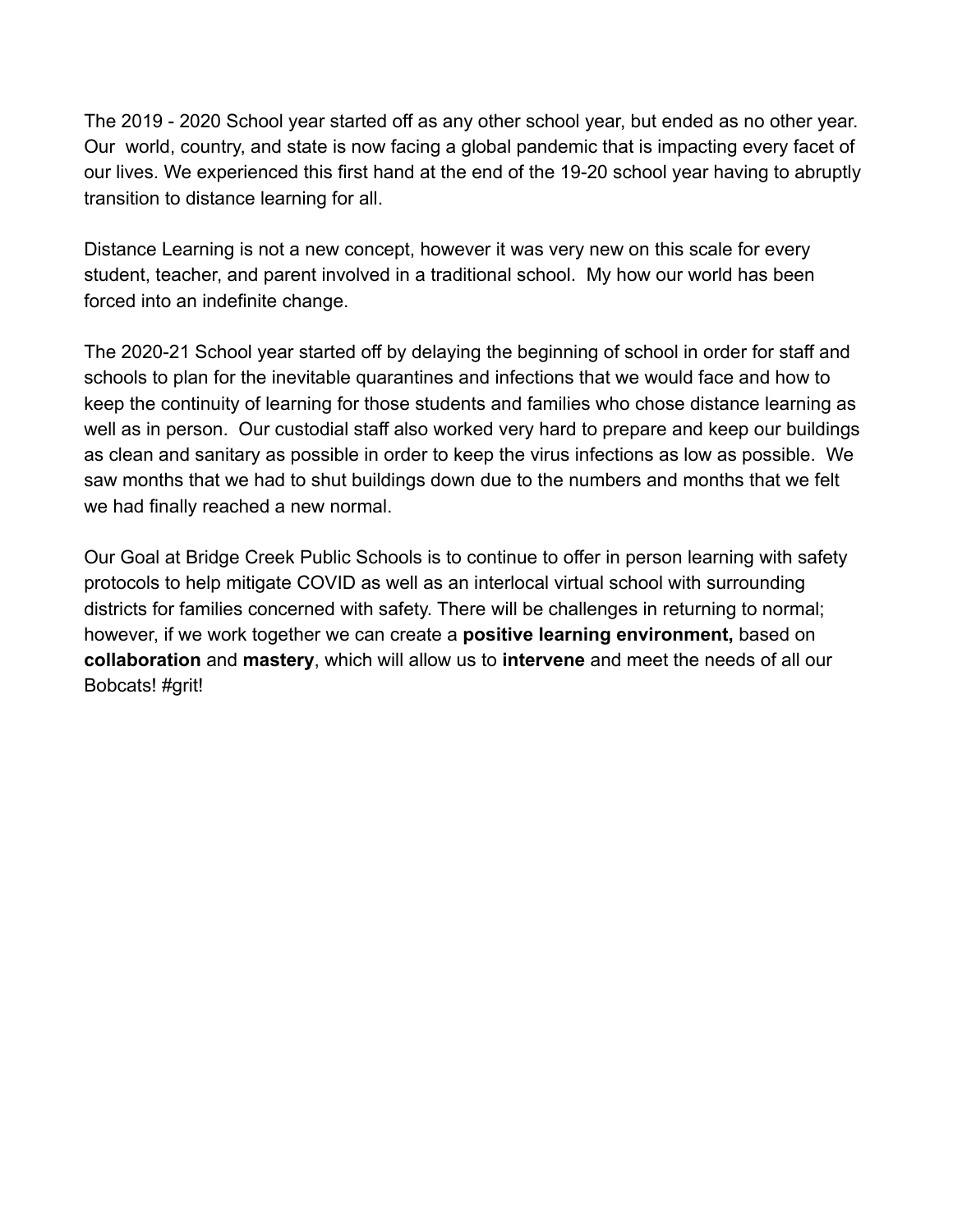

This document will be a fluid document as is the situation we find ourselves in. The revision of this document will occur every 6 months after approval by the Oklahoma State Department of Education. The contents of this document is a combination of many conversations with colleagues, stakeholders, and healthcare professionals with public comment after posting on our school website (www.bridge creek bobcats.org)

Everyone should prepare for limited disruption. The 2021-2022 school year should look considerably more normal than last year doing the best we can to establish protocols and stability for students, staff, and families. However, this public health crisis is unprecedented and circumstances and advice from health professionals continue to develop. Because keeping the community healthy depends on self-assessment, we are asking individuals with known exposure or displaying symptoms to consider wearing a mask when on campus.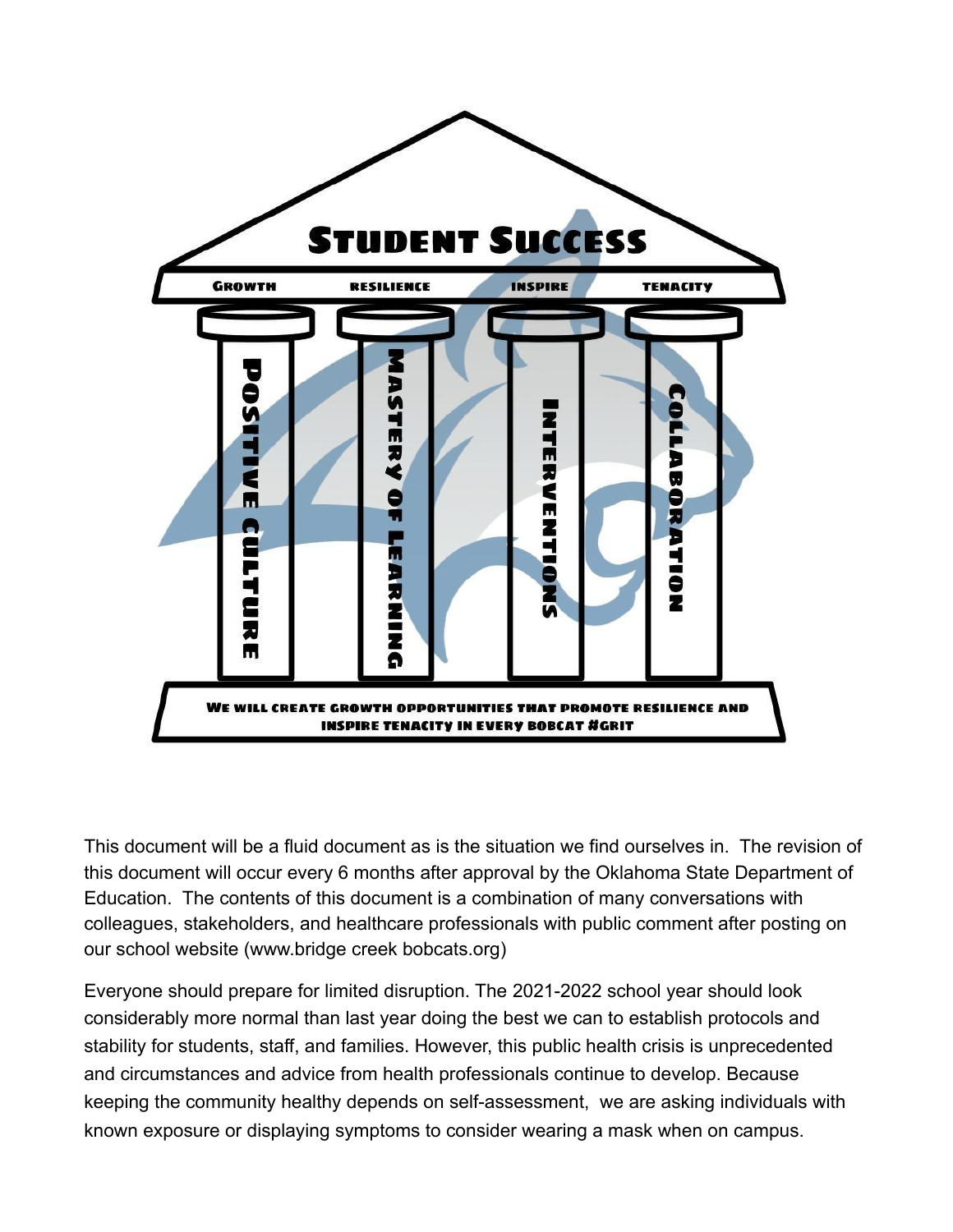The development of this plan follows two guiding principles:

- 1. Limit exposure where possible: We will social distance where possible. Masks are highly recommended but not mandatory especially for unvaccinated children and adults. We will look at all avenues to space out when feasible. Some suggestions provided by other plans are not reasonable for our specific conditions due to space, human behaviors, or budget constraints.
- 2. Learning must remain constant: Bridge Creek Public Schools will continue to deliver instruction to students virtually or traditionally (face-to-face). We know disruption during a public health crisis like COVID-19 is very likely. Although we can expect disruption during the school year, consistent lesson delivery from teacher to student will remain strong through a more traditional face-to-face method or through a remote learning environment. Google classroom will be the learning management system Pre-K through grade 12. We have listened to parent requests for a streamlined remote learning environment, and teachers have been preparing for improved remote learning with new content and accountability for grades and attendance during the 2021-2022 school year. To meet the needs of our students we will also be offering a 100% virtual education option.

The SAFE RETURN AND CONTINUITY OF SERVICES PLAN is derived from the Oklahoma State Department of Education (OSDE) Ready Together Oklahoma. [\(click here\)](https://readytogether.sde.ok.gov/)

ARP ESSER III Safe Return Plan Requirement areas:

- 1. Universal and correct wearing of masks
- 2. Modifying facilities to allow for physical distancing (e.g., use of cohorts/pods)
- 3. Hand washing and respiratory etiquette
- 4. Cleaning and maintaining healthy facilities, including improving ventilation
- 5. Contact tracing in combination with isolation and quarantine, in collaboration with the State, local, territorial, or Tribal health department
- 6. Diagnostic and screening testing
- 7. Efforts to provide vaccinations to school communities
- 8. Appropriate accommodations for children with disabilities with respect to health and safety policies
- 9. Coordination with State and local health officials.
- 10.Describe how the LEA will ensure a continuity of services, including but not limited to services to address students' academic needs and students as well as staff members' social, emotional, mental health and other needs, which may include student health and food services.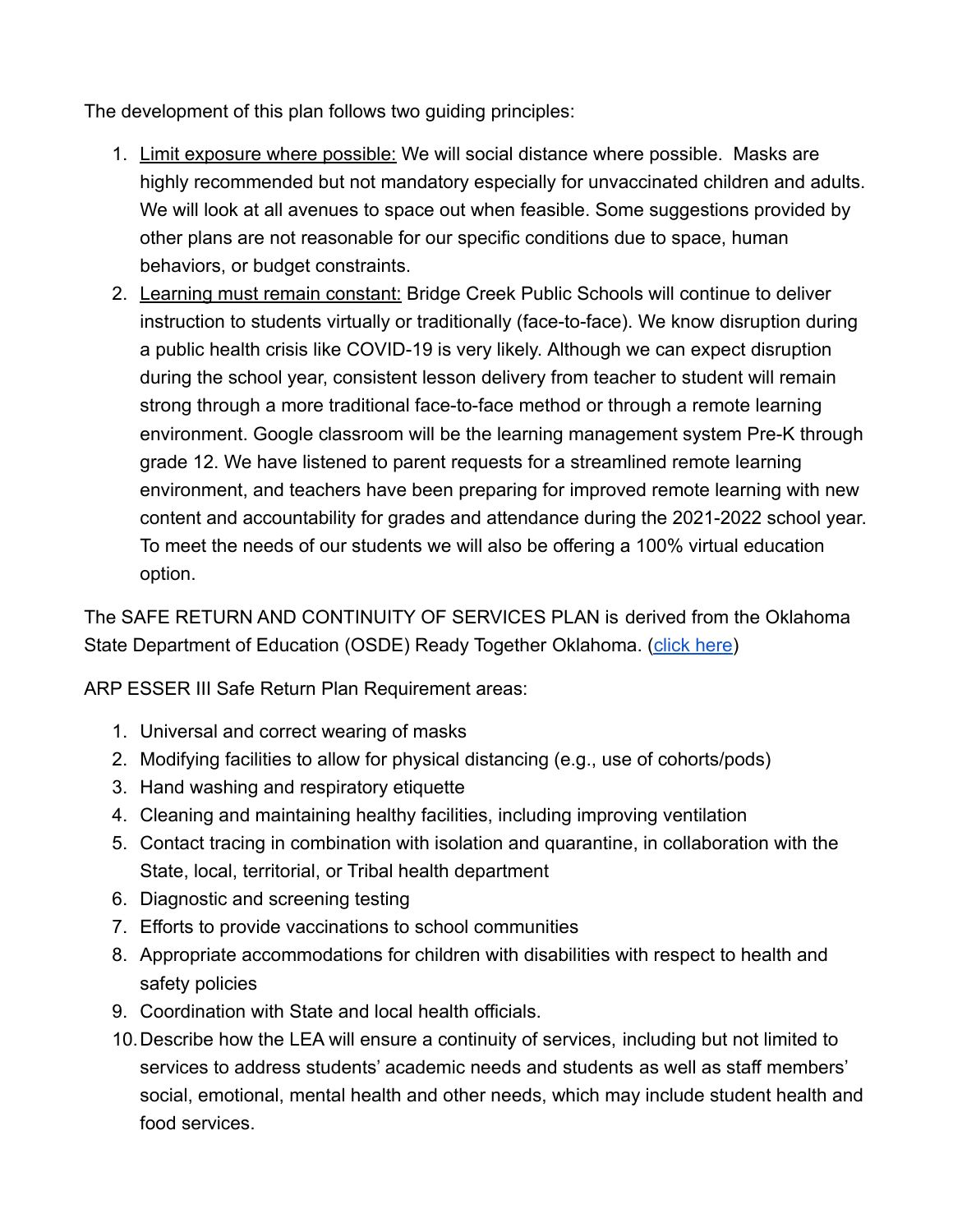



Within each area, protocols are discussed with the understanding that conditions for each area are subject to change depending on the uncertain circumstances related to COVID-19.

#### **Communication with Parents and Community**

All communication with parents and the community will be delivered through Infinite Campus messenger (email and text) and the district Facebook page. Parents should also connect to each site's Facebook pages. Direct communication with site principals and teachers through email will be used on a regular basis. All staff email addresses and phone numbers can be accessed through our website at [www.bridgecreekbobcats.org](http://www.bridgecreekbobcats.org). BCPS is committed to strong communication and responsive action. If you need assistance and cannot reach your site, you may reach out to David Morrow, Superintendent at [dmorrow@bridgecreek.k12.ok.us](mailto:dmorrow@bridgecreek.k12.ok.us).

# **1. UNIVERSAL AND CORRECT WEARING OF MASKS**

**In collaboration with local and state health departments, Bridge Creek Board of Education, Faculty and Staff, and community, BCPS will determine when universal mask wearing is necessary. Any one that has been exposed to a known case or who are experiencing symptoms are asked to consider wearing a mask over both their nose and mouth tightly so as not to expirate into the air. Pursuant to[SB 658](https://ossba.us8.list-manage.com/track/click?u=a654b89867fe89b24cb1c924f&id=7c62c6b963&e=c3931b671d) , a mask mandate will only be considered when a state of emergency exists. At this time all of the components of SB 658 must be followed.**

It is important that all families partner with us in monitoring the health of your students and families. Below is a self assessment that you can help us by taking daily.

### **Self Assessment**

- 1. Do you have a fever of 100 or greater? Yes/No
- 2. Do you currently have any flu like symptoms? Yes/No
- 3. Do you have a cough or shortness of breath? Yes/No
- 4. Have you had a sudden loss of taste or smell? Yes/No
- 5. Have you been out of the state/country in the last 14 days?
- 6. Have you been exposed to a person who has tested positive for COVID-19? yes/no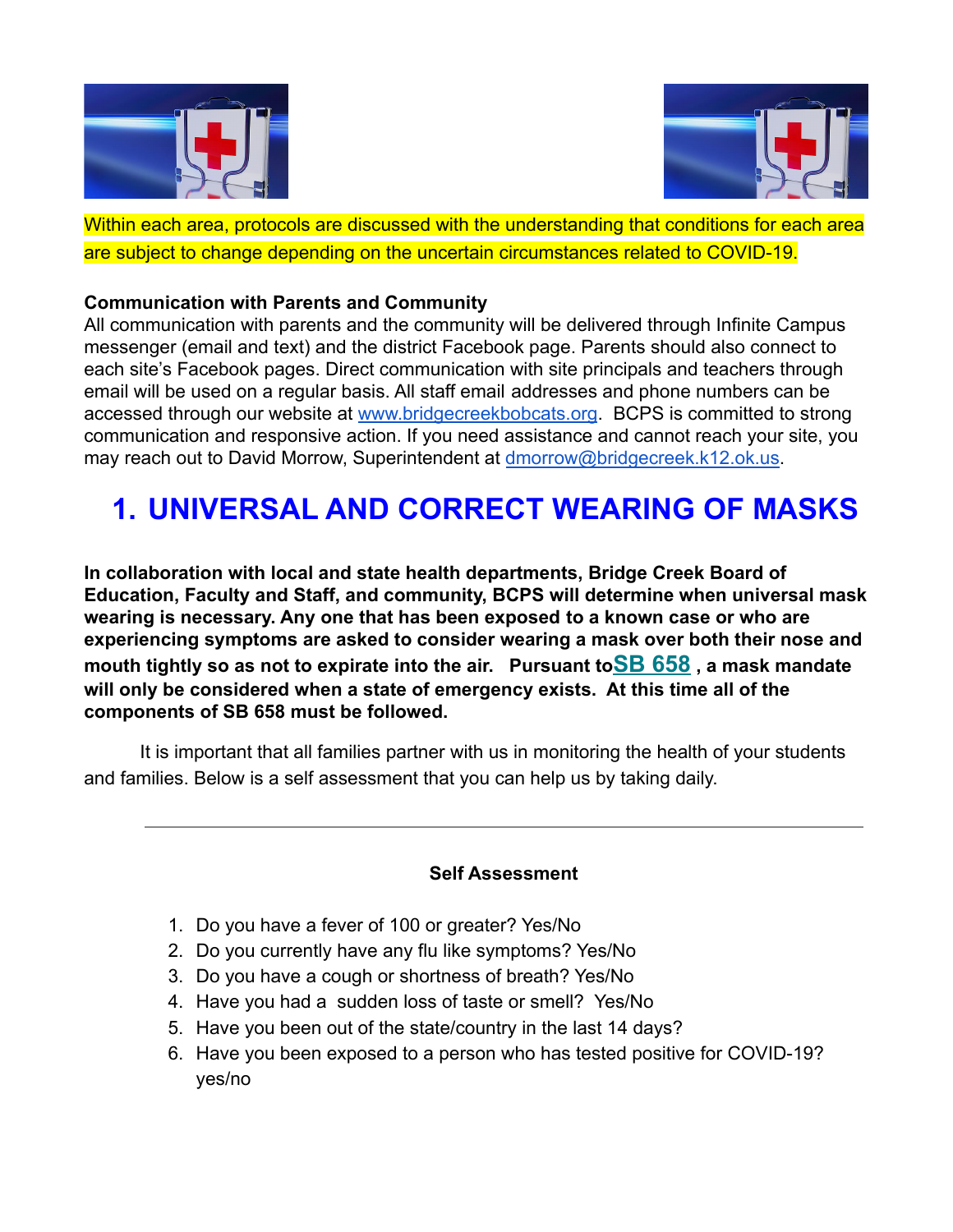If you answered yes to any of the above questions please notify your site office before coming on the school property.

Students who start displaying COVID symptoms at school will be sent to a designated isolation room. School staff will follow an established protocol for taking the student's temperature and notifying parents.

**If a quarantine of any nature is required (fully immunized individuals do not have to quarantine), we will consult our health care advisor as well as our county health department for the most recent protocols to protect everyone.**

# **2. Modifying facilities to allow for physical distancing**

### **Cafeteria**

Social distancing will be implemented where possible. Each site will determine protocols for:

- Limiting the number of students in the cafeteria as schedules allow
- Students eating in classrooms, large classrooms or gyms, or in open air areas

### **Transportation**

Bridge Creek plans to resume traditional transportation. Students will be encouraged to social distance on buses when possible; however, parents should not expect 6 feet of space between riders on school buses. **BCPS asks that if using district buses is not necessary for your family please personally transport your children.**

### **To protect drivers and students while riding the bus we will:**

- Increase ventilation on buses by lowering windows when possible
- Encourage students to wear masks
- Clean and disinfect buses after each route

### **Facility Use by Outside Organizations**

Facility use by outside organizations will be determined on a case by case basis. Consideration will be given for organizations which are able to commit to guidelines for limiting exposure to the virus. Additional cleaning fees will be required.

### **Before/After School Program**

We will continue to offer before and after school programs for our kids. Latchkey will be the provider for our before/after school program.

\*\*BCPS is currently assessing costs associated with purchasing additional rooms to be able to social distance students and activities as well as purchasing and installing ionizing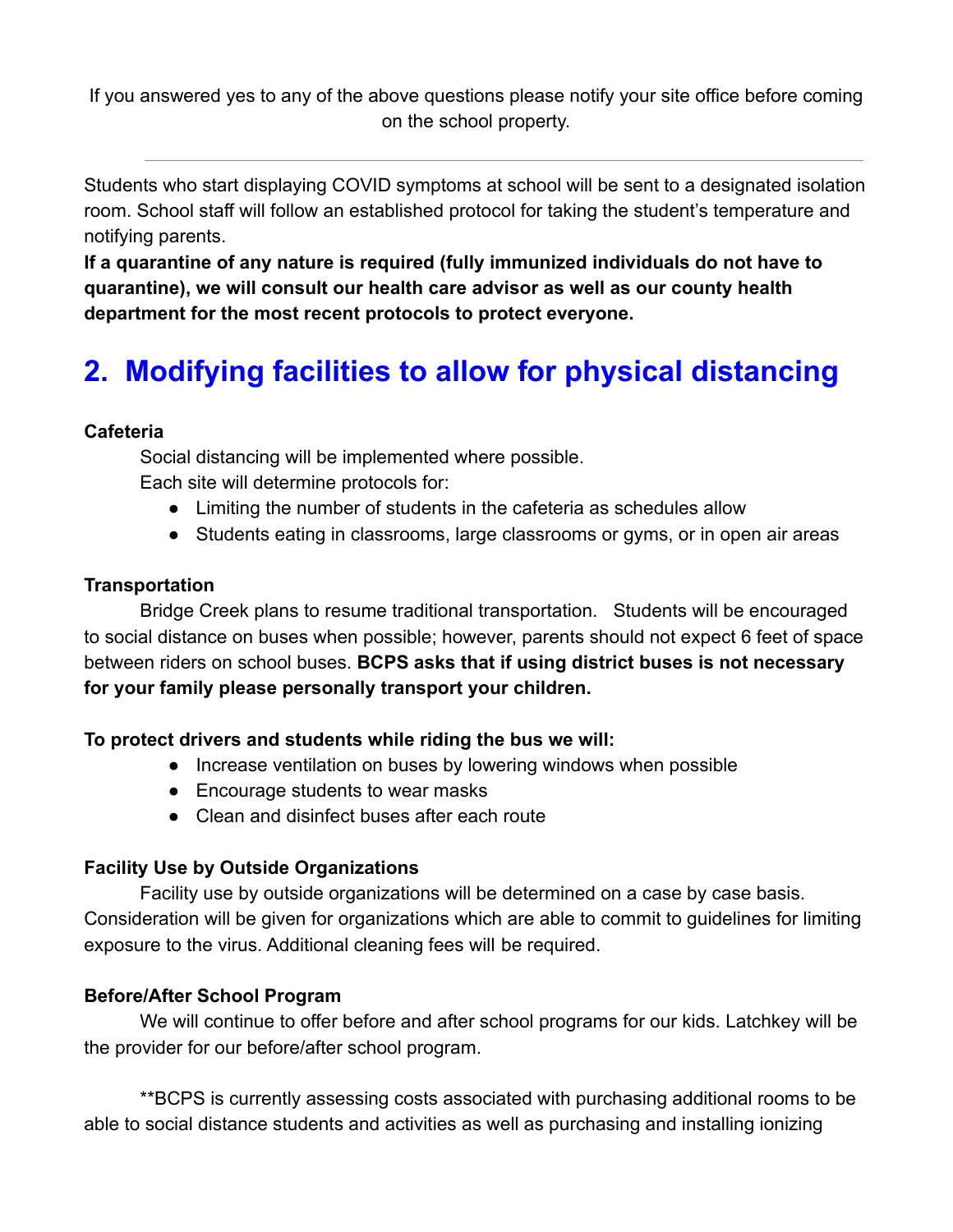filtration systems for the district. When funding becomes available, final decisions will be made.

## **3. Hand washing and respiratory etiquette**

### **Handwashing, Hand Sanitizers, and Class Transitions**

A consistent schedule of times and procedures will be established throughout the day for proper hand hygiene, hand washing, and limiting exposure to the virus during class transitions. Where possible the number of hand sanitizing stations has been increased in school sites. The school will provide extra hand washing stations to minimize the time out of the classroom.

### **● Hand Hygiene**

- Hand sanitizer dispensers are located near each office for visitors to use before entering the building
- Each classroom teacher will establish a set of classroom protocols for hand hygiene
- Students will be encouraged to wash and/or sanitize their hands after sneezing/coughing
- Students will be encouraged to cover coughs and sneezes with tissues or by coughing into the inside of the elbow.

### **● Water Fountains**

- Water fountains will be off
- Students must bring their own bottles of water and will not share with others

### **● Class Transitions**

- Students will be guided and encouraged to keep moving through hallways without congregating in groups
- Each site will create visual cues to encourage social distancing and speedy traffic flow
- Each student will maintain distancing guidelines when possible during transitions.

Covering coughs and sneezes and keeping hands clean can help prevent the spread of serious respiratory illnesses like influenza, respiratory syncytial virus (RSV), whooping cough, and COVID-19. Germs can be easily spread by:

- Coughing, sneezing, or talking
- Touching your face with unwashed hands after touching contaminated surfaces or objects
- Touching surfaces or objects that may be frequently touched by other people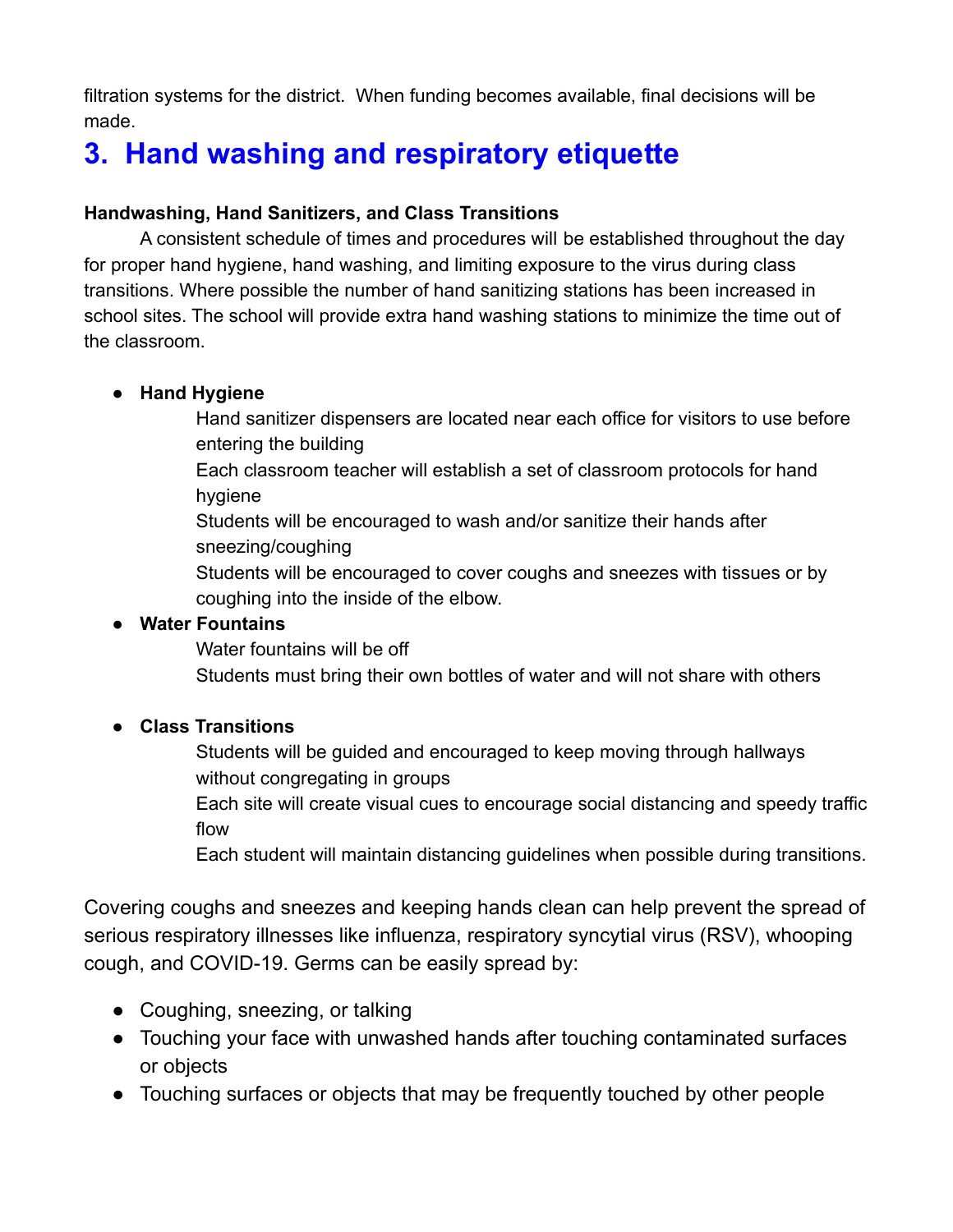Covering coughs and sneezes and washing hands are especially important for infection control measures in healthcare settings, such as emergency departments, doctor's offices, and clinics.

To help stop the spread of germs:

- Cover your mouth and nose with a tissue when you cough or sneeze
- Throw used tissues in the trash
- If you don't have a tissue, cough or sneeze into your elbow, not your hands

Remember to immediately wash your [hands](https://www.cdc.gov/handwashing/when-how-handwashing.html) after blowing your nose, coughing or sneezing.

Washing your hands is one of the most effective ways to prevent yourself and your loved ones from getting sick, especially at key [times](https://www.cdc.gov/handwashing/when-how-handwashing.html#keyTimes) when you are likely to get and spread germs.

- Wash your hands with soap and water for at least 20 seconds
- If soap and water are not readily available, use an [alcohol-based](https://www.cdc.gov/handwashing/hand-sanitizer-use.html) hand sanitizer that contains at least 60% alcohol to clean hands

Important Tip: It is important to teach children proper hygiene all the time, but especially to remind them about good habits during a public health crisis like COVID-19. One habit is proper handwashing. According to CDC quidelines, follow these five steps every time you wash your hands.

- $1.$ Wet your hands with clean, running water (warm or cold), turn off the tap, and apply soap.
- $2.$ Lather your hands by rubbing them together with the soap. Lather the backs of your hands, between your fingers, and under your nails.
- Scrub your hands for at least 20 seconds. Need a timer? Hum the "Happy Birthday" song  $3.$ from beginning to end twice.
- Rinse your hands well under clean, running water. 4.
- $5.$ Dry your hands using a clean towel or air dry them.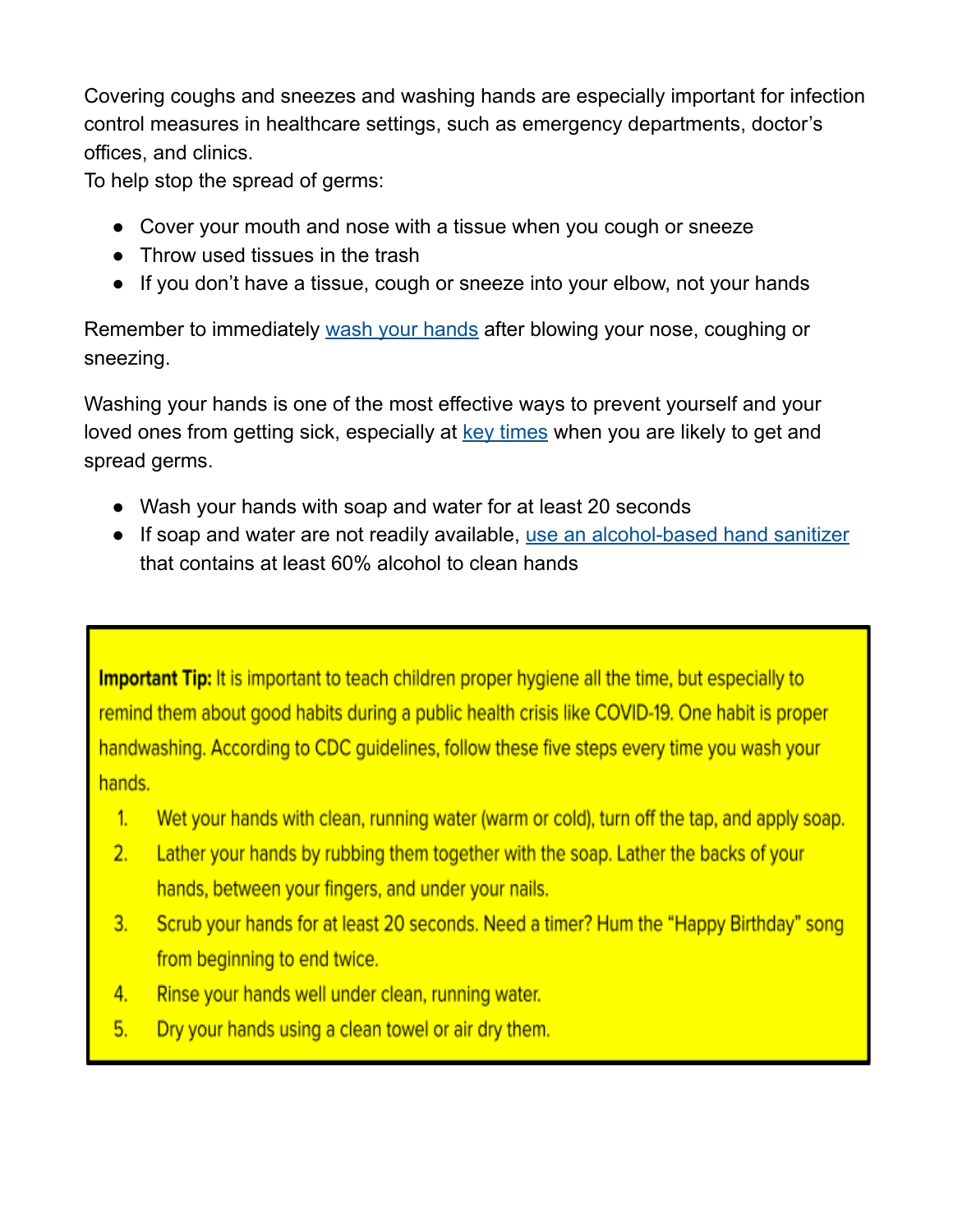### **4. Cleaning Schedules and Protocols**

Bridge Creek Schools uses EPA recommended cleaning products and CDC recommended disinfecting procedures. Increased cleaning and disinfecting measures will be implemented in the following areas:

- **● Bathrooms**
	- Additional sanitization using a fogging sprayer at the end of the day.
- **● Classrooms**

Sanitized using an fogging sprayer on a regular basis Each classroom will have disinfectant spray/wipes for teachers to disinfect as needed

Each classroom will have hand sanitizer for students and staff to sanitize hands in classrooms where soap and water are not available

Students and staff will limit the sharing of supplies, utensils, devices, toys, books and learning aids in a health care recommendation emergency.

**● Buses**

Each bus will be sanitized after the morning route as well as the end of day.

**● Cafeteria**

Students will use hand sanitizers located at the beginning of the serving line Students will practice social distancing as much as space allows The cafeteria will be sanitized daily using the fogging sprayer.

# **5. Contact tracing in combination with isolation and quarantine, in collaboration with the State,local, territorial, or Tribal health departments**

Principals at each site will contact trace for their students and staff, then send the list to the Administration Office to the HR Director to upload into the Oklahoma State Department of Education's contact tracing computer system. That system then notifies the county health department for further communication with the state, local, territorial, and tribal health departments.

### **6. Diagnostic and screening testing**

In collaboration with our local health department, physicians, and clinics, BCPS will provide employees and students with a list of providers that can diagnose and screen for COVID.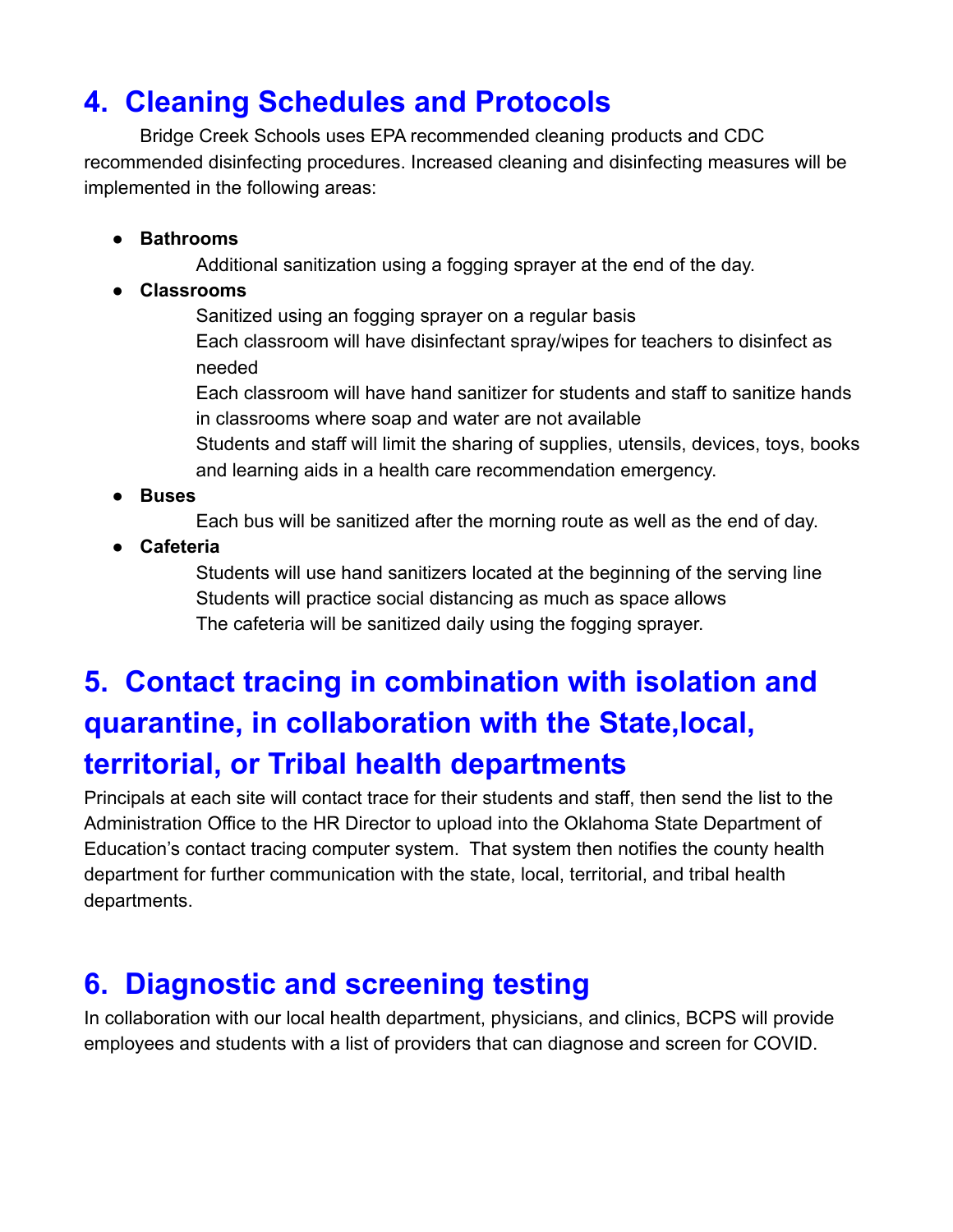# **7. Efforts to provide vaccinations to school**

### **communities**

BCPS hosted an adult vaccination clinic in April/May for 1st and 2nd Moderna doses as well as single Johnson & Johnson immunizations with Family Health Clinic.

The Oklahoma City Indian Clinic has reached out to the district to provide youth immunizations for 12 and up which will be on June 29/July 20.

## **8. Appropriate accommodations for children with disabilities with respect to health and safety policies**

### **Student with Special Needs**

Individualized Education Plans (IEP), 504s, English Language Academic Plans will be followed with the assistance of site principals. District related services providers such as speech and OT/PT will be in contact with students and parents to arrange for continued services within the constraints of this public health crisis. If necessary or requested, IEP and 504 meetings will be held virtually. All IEP/504 team members are required to participate. For information about Special Education and English Language Services, you may contact Brandi Radtke @ [bradtke@bridgecreek.k12.ok.us](mailto:bradtke@bridgecreek.k12.ok.us).

### **9. Coordination with State and local health officials**

BCPS currently is in communication with Jo Singleton with the Grady County Health Department regarding all positive cases and subsequent quarantines that are school related. Mike Potter who is the state health department regional director is also a point of contact. All positive contacts and quarantines are funneled through the COVID portal at the Oklahoma State Department of Education.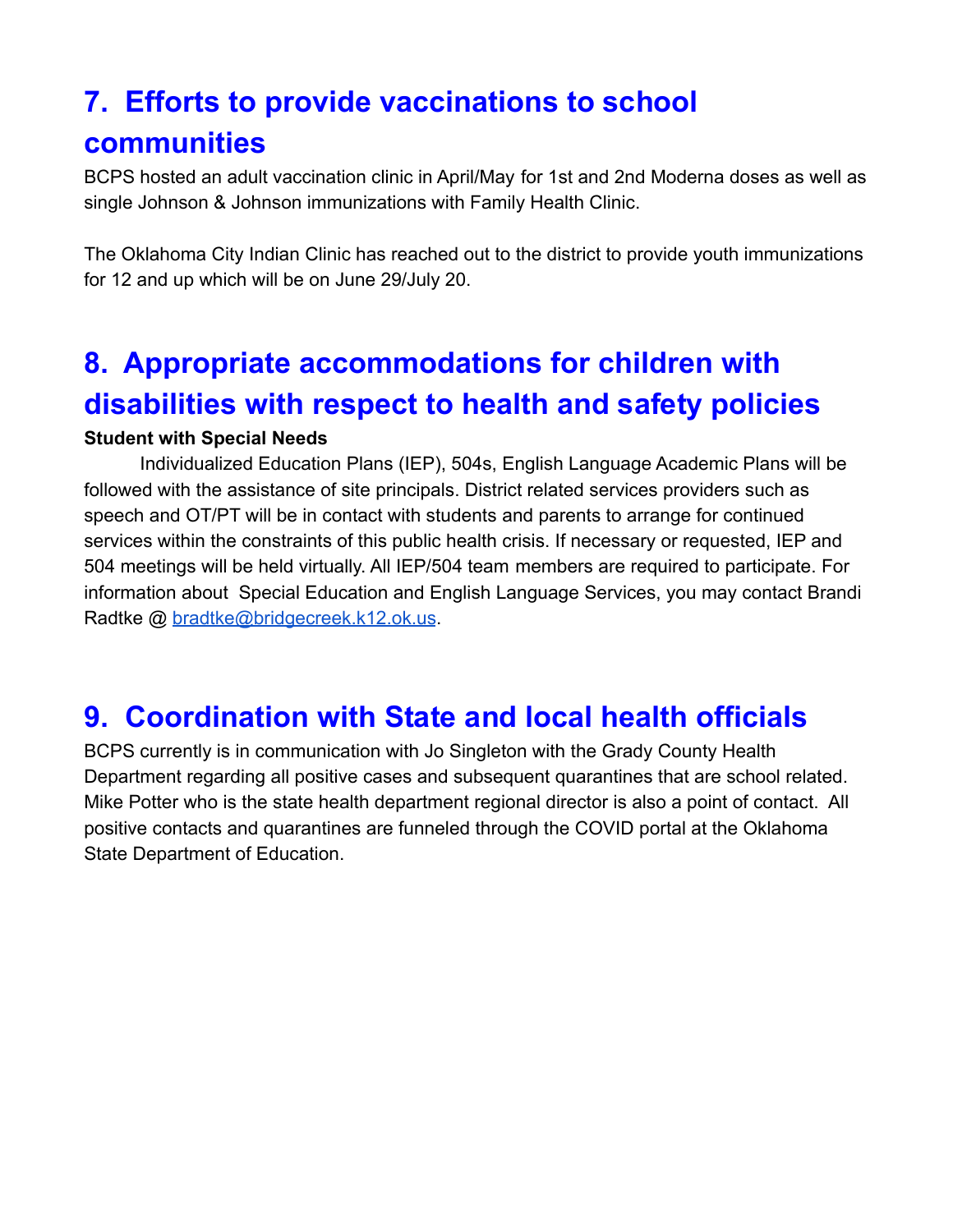**10. Describe how the LEA will ensure a continuity of services, including but not limited to services to address students' academic needs and students as well as staff members' social, emotional, mental health and other needs, which may include student health and food services.**

# Academics & Growth

Achieving our core mission to educate children is a challenge during the COVID-19 public health crisis. Bridge Creek Schools is committed to keep learning constant throughout the school year. Our goal is to provide flexible learning pathways for families who may be impacted by health concerns either due to an immunocompromised system, underlying health issues, or due to a short period where family members are experiencing COVID-19 symptoms.

### **Learning Pathways**

### **● Traditional/Remote\* - Grades PK-12**

- **○** Traditional academic school day
- **○** All courses/classes taken at regularly assigned school site
- In-person instruction
- \*Remote Learning will be determined by the district, county, or state in the event of an outbreak
- $\cap$

### **● Blended Pathway - (virtual and face to face) - Grades 6-12**

- A student appropriate schedule will be developed with the purpose of scheduling all face to face classes consecutively when possible.
- Counts as a school day (not a traditional absence if student completes online lessons within the allotted time)
- Students continue to learn new material with teacher support
- May include pre-recorded or live lessons/tutorials
- Support and contact from Bridge Creek faculty as needed
- Extra Curricular Activities will be available in this format.
- All virtual classes will be offered through the Tri-City Learning Academy

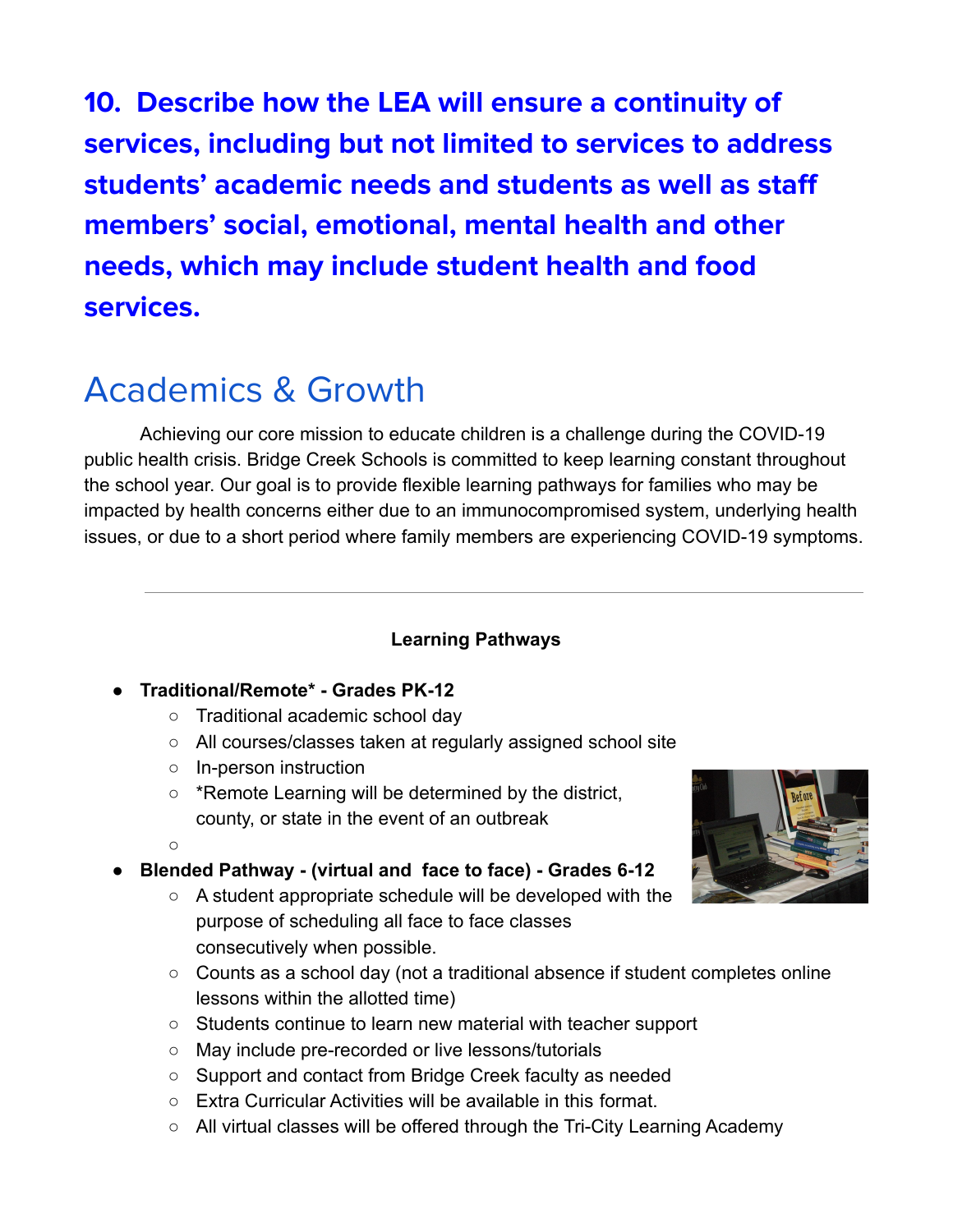### ● **Virtual - Grades K-12**

- Student takes all courses online through Tri-City Learning Academy
- Students continue to learn new material through online platform
- Requires semester commitment
- Student learning plans are directed and monitored by TCLA faculty
- Requires Computer and Internet access
- Course fees may apply
- Application Required
- Participation in extra-curricular (Sports, band, choir, etc.) activities will be permitted.
- Some classes may not count toward NCAA eligibility requirements.

\*\*\*All students will be enrolled in traditional education unless arrangements are made with Tri-City Learning Academy.\*\*\*

### \* **Remote learning days may also be used in the event of cancellations including, but not limited to, inclement weather or other unforeseen factors.**

To enroll your student in the virtual option, parents will need to complete a request with Tri-City Learning Academy. Parents can access the request on our website or contact the site office.

#### **Access to Technology**

Devices will be provided for students on a need basis. Teachers and principals will help identify students who need technology assistance and a checkout system will be utilized.

A one to one computer/device initiative for grades 6-12 will be implemented by the school principal at the beginning of the school year. \*A \$25 technology fee will be required.

# Social Emotional Support

Our mission is to ensure all students and their families feel welcome and safe at school. This mission is especially important during the COVID-19 public health crisis. Whether students are learning through on campus instruction or virtually at home, we work to promote a feeling of community with all students and families.

In response to the increasing needs of families for the 2021-2022 school year, Bridge Creek Schools will assist in the following: